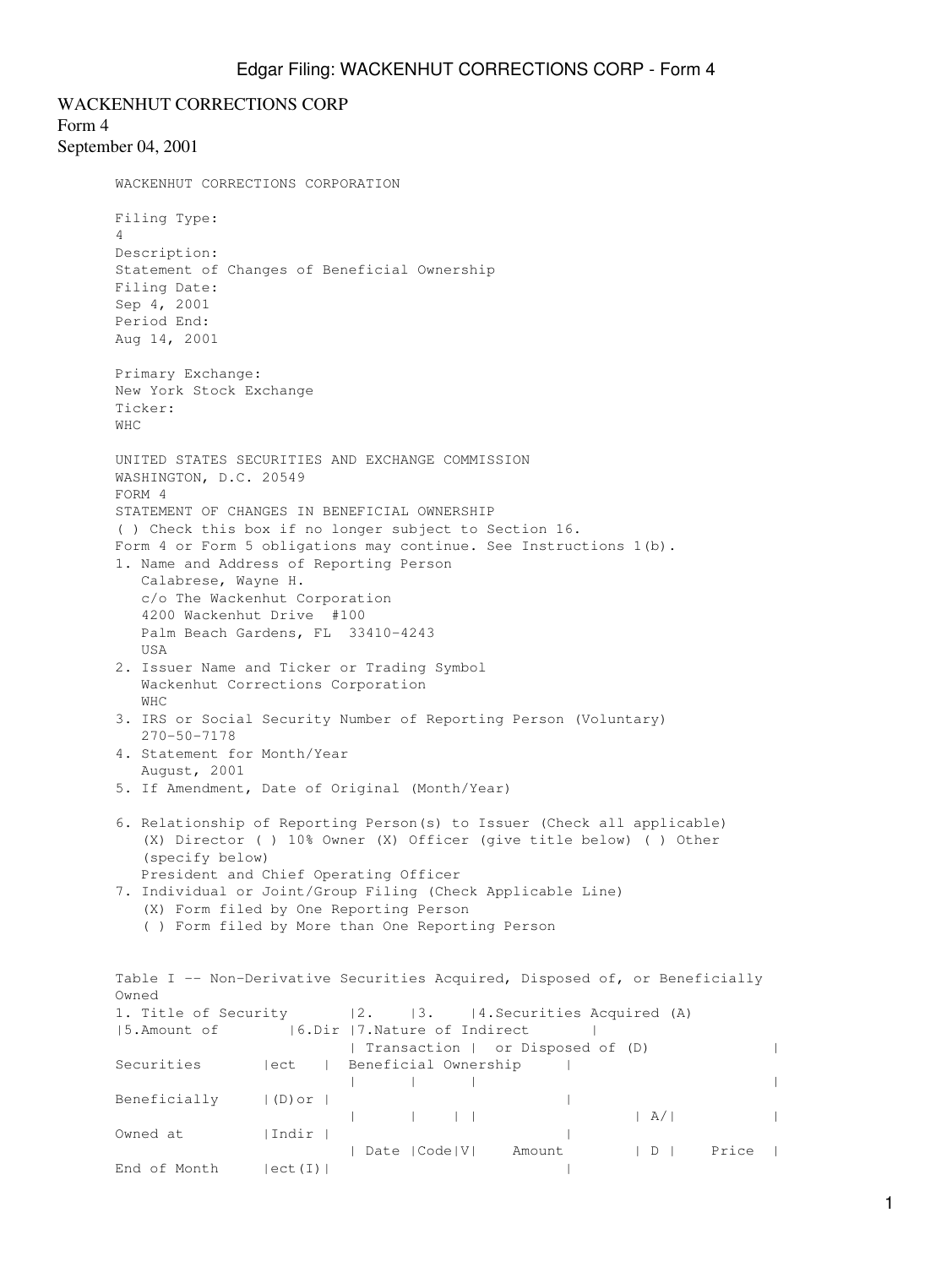## Edgar Filing: WACKENHUT CORRECTIONS CORP - Form 4

| Common Stock              | $ 8/14/01 M $     534 |             | $\mathsf{A}$ | \$3.75  |
|---------------------------|-----------------------|-------------|--------------|---------|
| $\vert 0$                 |                       |             |              |         |
|                           |                       |             |              |         |
|                           |                       | ----------- |              |         |
| Common Stock<br>$\vert 0$ | $ 8/14/01 S $    534  |             | $\mathsf{D}$ | \$13.85 |
|                           |                       |             |              |         |
|                           |                       |             |              |         |

 $\mathcal{L}_\text{max} = \frac{1}{2} \sum_{i=1}^n \mathcal{L}_\text{max} = \frac{1}{2} \sum_{i=1}^n \mathcal{L}_\text{max} = \frac{1}{2} \sum_{i=1}^n \mathcal{L}_\text{max} = \frac{1}{2} \sum_{i=1}^n \mathcal{L}_\text{max} = \frac{1}{2} \sum_{i=1}^n \mathcal{L}_\text{max} = \frac{1}{2} \sum_{i=1}^n \mathcal{L}_\text{max} = \frac{1}{2} \sum_{i=1}^n \mathcal{L}_\text{max} = \frac{1}{2} \sum_{i=$ 

Table II -- Derivative Securitites Acquired, Disposed of, or Beneficially Owned |

 $\mathcal{L}_\text{max} = \frac{1}{2} \sum_{i=1}^n \mathcal{L}_\text{max} = \frac{1}{2} \sum_{i=1}^n \mathcal{L}_\text{max} = \frac{1}{2} \sum_{i=1}^n \mathcal{L}_\text{max} = \frac{1}{2} \sum_{i=1}^n \mathcal{L}_\text{max} = \frac{1}{2} \sum_{i=1}^n \mathcal{L}_\text{max} = \frac{1}{2} \sum_{i=1}^n \mathcal{L}_\text{max} = \frac{1}{2} \sum_{i=1}^n \mathcal{L}_\text{max} = \frac{1}{2} \sum_{i=$ 

| 1. Title of Derivative   2. Con-   3.   4.   5. Number of De   6. Date                                                     |                                |
|----------------------------------------------------------------------------------------------------------------------------|--------------------------------|
| Exer 7.Title and Amount  8.Price 9.Number  10. 11.Nature of                                                                |                                |
| version  Transaction   rivative Secu  cisable and  of<br>Security                                                          |                                |
| Underlying     of Deri  of Deriva   Dir  Indirect                                                                          |                                |
| or Exer             rities Acqui   Expiration                                                                              |                                |
| Securities (vative   tive   ect   Beneficial                                                                               |                                |
| $  \text{cise}$ $ $                                                                                                        | red(A) or Dis   Date(Month/    |
| Secu   Securities   (D)   Ownership                                                                                        |                                |
| Price of         posed of (D)   Day/Year                                                                                   |                                |
| rity   Benefi<br> or <br>$\Box$                                                                                            |                                |
| Deriva-  <br>$\mathcal{A}$ and $\mathcal{A}$<br>and the                                                                    | Date   Expir                   |
| ficially   Ind <br>$\sim$ 1.00                                                                                             |                                |
| tive <br>$\mathbf{1}$ and $\mathbf{1}$ and $\mathbf{1}$                                                                    | A/ Exer- ation                 |
| Owned at   ire <br>Title and Number                                                                                        | $\Box$                         |
| Secu-                                                                                                                      |                                |
| of Shares  <br> End of  ct                                                                                                 | $\mathbb{R}$                   |
| $ $ rity $ $ Date $ $ Code $ V $ Amount $ $ $ $ ble $ $ $ $                                                                |                                |
| Month   (I)  <br>$\mathbb{R}$                                                                                              |                                |
|                                                                                                                            |                                |
|                                                                                                                            |                                |
|                                                                                                                            |                                |
| Employee Stock Option   3.750   8/14/01  M     534   D   11/6/  5/5/0                                                      |                                |
|                                                                                                                            |                                |
| (Right to Buy)  <br>$\mathbf{1}$ and $\mathbf{1}$ and $\mathbf{1}$ and $\mathbf{1}$                                        | $\mathbb{R}$<br>$ 94 \t 4 \t $ |
| $\mathbb{R}^n$<br>$\mathbf{1}$ $\mathbf{1}$                                                                                |                                |
|                                                                                                                            |                                |
|                                                                                                                            |                                |
| Employee Stock Option   22.625                                                                                             | $ 1 \t14/25/14/24/1$           |
| <b>Controller</b>                                                                                                          |                                |
| $\sim 10^{-10}$<br>(Right to Buy)  <br>$\mathbb{R}$<br>$\mathbf{1}$                                                        | $ 96 $ $ 06 $<br>$\mathbb{R}$  |
| $\Gamma$ and $\Gamma$ is a set of $\Gamma$ . The $\Gamma$<br><b>Contract Contract Contract</b><br>------------------------ |                                |
|                                                                                                                            |                                |
|                                                                                                                            |                                |
| Employee Stock Option   21.500                                                                                             |                                |
| <b>Contract Contract</b>                                                                                                   |                                |
| $\sim 10^{-10}$ and $\sim 10^{-10}$<br>(Right to Buy)  <br>$\mathbf{1}$ and $\mathbf{1}$ and $\mathbf{1}$                  | $ $ $ $ $/$ 97 $ $ 07 $ $      |
| $\frac{1}{1}$<br>$\sim$ 1 $\sim$ 1<br>__________________                                                                   |                                |
|                                                                                                                            |                                |
|                                                                                                                            |                                |
|                                                                                                                            |                                |
| D <br><b>Contract Contract</b>                                                                                             |                                |
| (Right to Buy) (Right to Buy)<br><b>The Common State State</b>                                                             | $ $   98   08                  |
| and the control of the control of<br>$\mathbf{1}$                                                                          |                                |
| _______________                                                                                                            |                                |
|                                                                                                                            |                                |

2